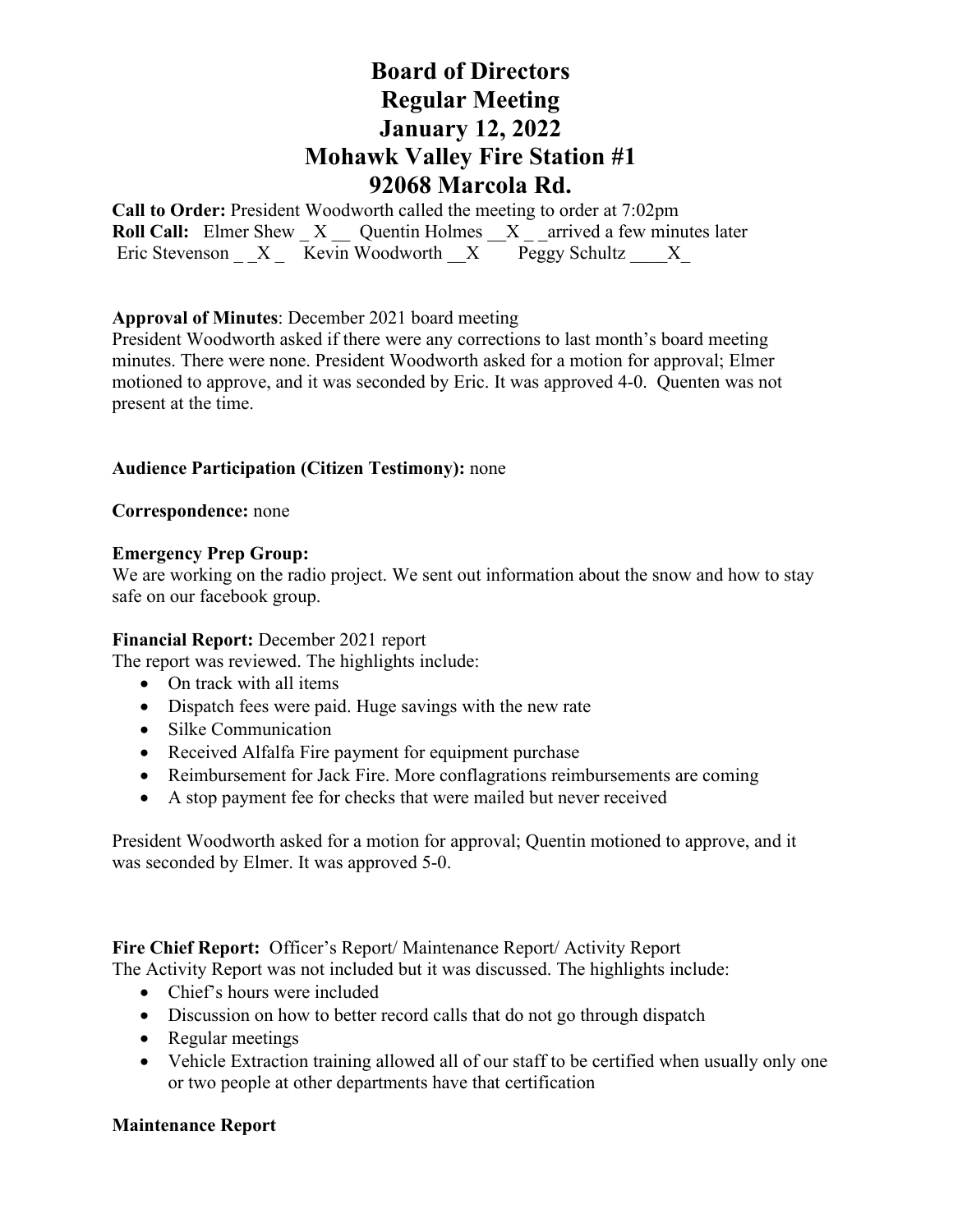# **Board of Directors Regular Meeting January 12, 2022 Mohawk Valley Fire Station #1 92068 Marcola Rd.**

The Maintenance Report was included. The highlights include:

- Clean up from vehicle extraction training
- Radio meeting plan work
- The new rig is about 90% complete

## **Old Business**:

1. Grants

We haven't heard from the SDAO grant so we are assuming we didn't get it. We will work with the grant writer again for the staffing grant and ask for more employees this time.

2. COVID 19 Update

Cases are rising with the new variant around and we may require staff to wear mask indoors. We have had several covid related calls. With cases rising, we are not setting dates for open houses or events yet.

3. Project Updates It was already discussed.

## **New Business:**

- 1. Seismic Work
	- a. RFPAwarding

A committee met and reviewed the one application we received. This is common since it isn't a million-dollar project. The Ausland group ranked very well and were the ones to do our evaluation for us. The work can start around April if we approve the hire. There will be a 30-day period where other companies can contest this hire but we are not expecting that. They wanted to lower the insurance and our insurance company and attorney agreed that was fine. They are expected to come under budget.

President Woodworth asked for a motion for approval to hire Ausland group for the RFP; Quentin motioned to approve, and it was seconded by Eric. It was approved 5-0.

- 2. General Mobile Radio There will be a training after today's meeting
- 3. Meeting Dates 2022

The meeting dates for regular board meetings and the Budget Committee meeting is included in the packet

## **Items Not on Agenda:**

We may need to appoint another budget committee member if one of our doesn't want to return.

We are looking at the Graduate Hotel for our upcoming awards dinner